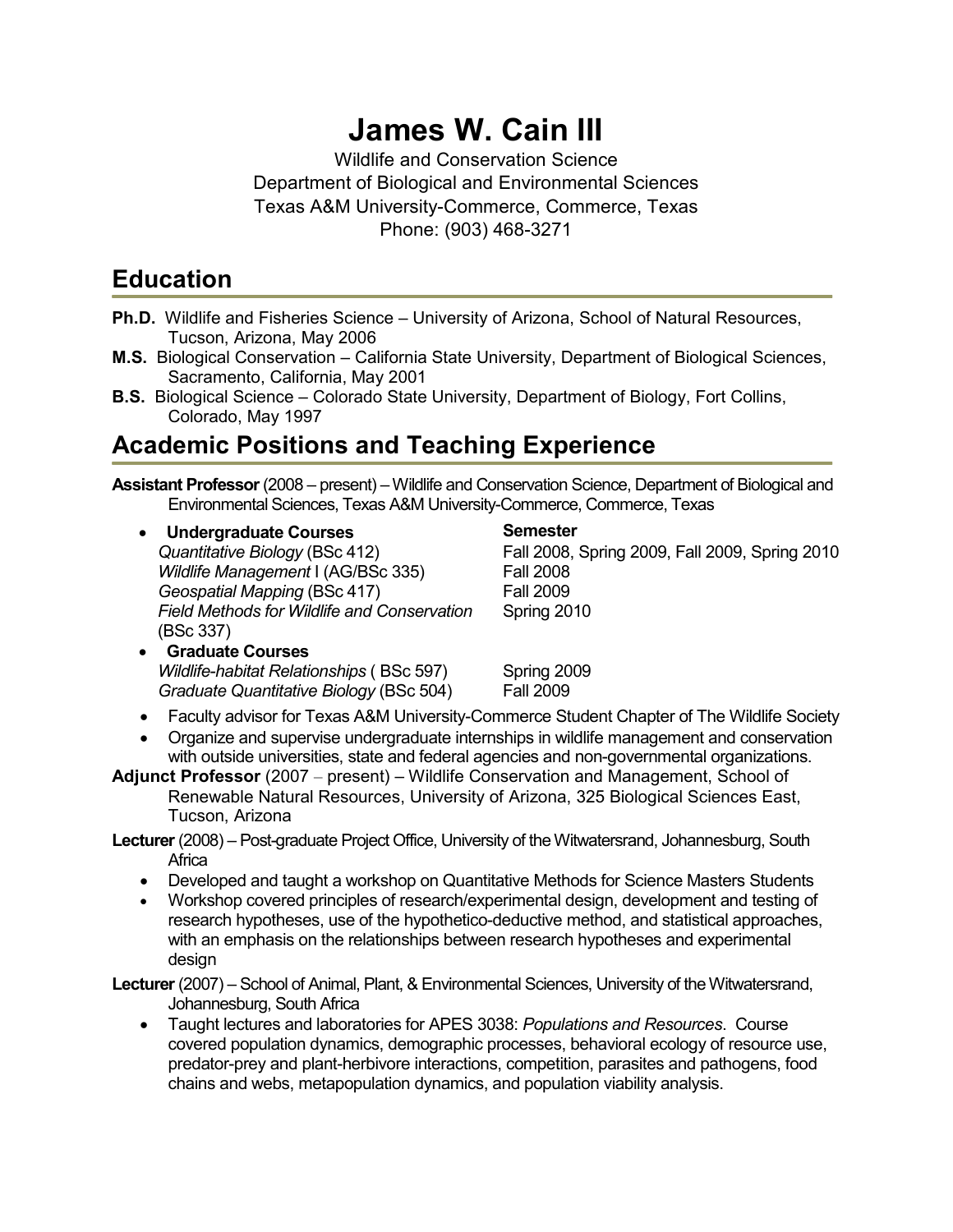• Co-taught APES Honors Course: *Approaches to Science.* Presented lectures on study design, statistical inference, and modeling.

**Lecturer** (2004 – 2005, part-time) – School of Natural Resources, University of Arizona, Tucson, Arizona.

- Assisted with Wildlife and Fisheries Science 444: *Wildlife Management Mammalian Species* (~6 lectures/year).
- Prepared and presented lectures on the history and evolution of wildlife management in North America, basic concepts of population dynamics, the role of hunting in wildlife management, and welfare factors of wildlife, including water management for wildlife in the Southwest.

**Graduate Teaching Assistant** (2000 – 2001) – Department of Biological Sciences, California State University, Sacramento, California.

- Taught 5 laboratory sections of BIO 05: *General Biology* during 2 semesters.
- Topics included the introduction to basic principles of biology survey of plant and animal kingdoms, structure and function of organ systems, adaptations to the environment, and evolutionary relationships.

## **Research Positions**

- **Honorary Research Fellow** (2008 present) Center for African Ecology, School of Animal, Plant, & Environmental Sciences, University of the Witwatersrand, Johannesburg, South Africa.
	- Influence of ecosystem heterogeneity and predation risk on habitat selection, resource use, and movements of formerly migratory wildebeest (*Connochaetes taurinus*) and zebra (*Equus quagga*) in Kruger National Park, South Africa.
	- Competition and multi-scale habitat partitioning between tall grass grazers: sable antelope (*Hippotragus niger*), zebra (*Equus quagga*) and buffalo (*Syncerus caffer*).

**Postdoctoral Fellow** (2006 – 2008) – Center for African Ecology, School of Animal, Plant, & Environmental Sciences, University of the Witwatersrand, Johannesburg, South Africa.

- Synthesize the information gathered on spatial and temporal variation in forage and water resources and on the distribution, movement, and habitat selection of sable antelope, buffalo, and zebra.
- Generate landscape-scale model of spatial and temporal heterogeneity in forage quality using remote sensing data.
- Develop an model to guide management actions with regard to the provision of surface water and fire policy as it affects these species
- Prepare grant proposals, publications and reports.

**Project Leader - Dissertation research** (2001 – 2006) – School of Natural Resources, University of Arizona, Tucson, Arizona.

- Designed and implemented a large-scale, manipulative study to determine the influence of man-made water sources on desert bighorn sheep in southwestern Arizona.
- Monitored movement and home range use of female desert bighorn sheep using GPS/satellite/VHF telemetry, vegetation and fecal pellet sampling. Scheduled and led annual aerial population surveys.
- Prepared grant proposals, publications and reports.

**Project Leader - Thesis research** (1999 – 2001) – Department of Biological Sciences, California State University, Sacramento, California.

- Designed and implemented a nest predation study of willow flycatchers and yellow warblers in the central Sierra Nevada, California.
- Scheduled and supervised volunteers and field assistants.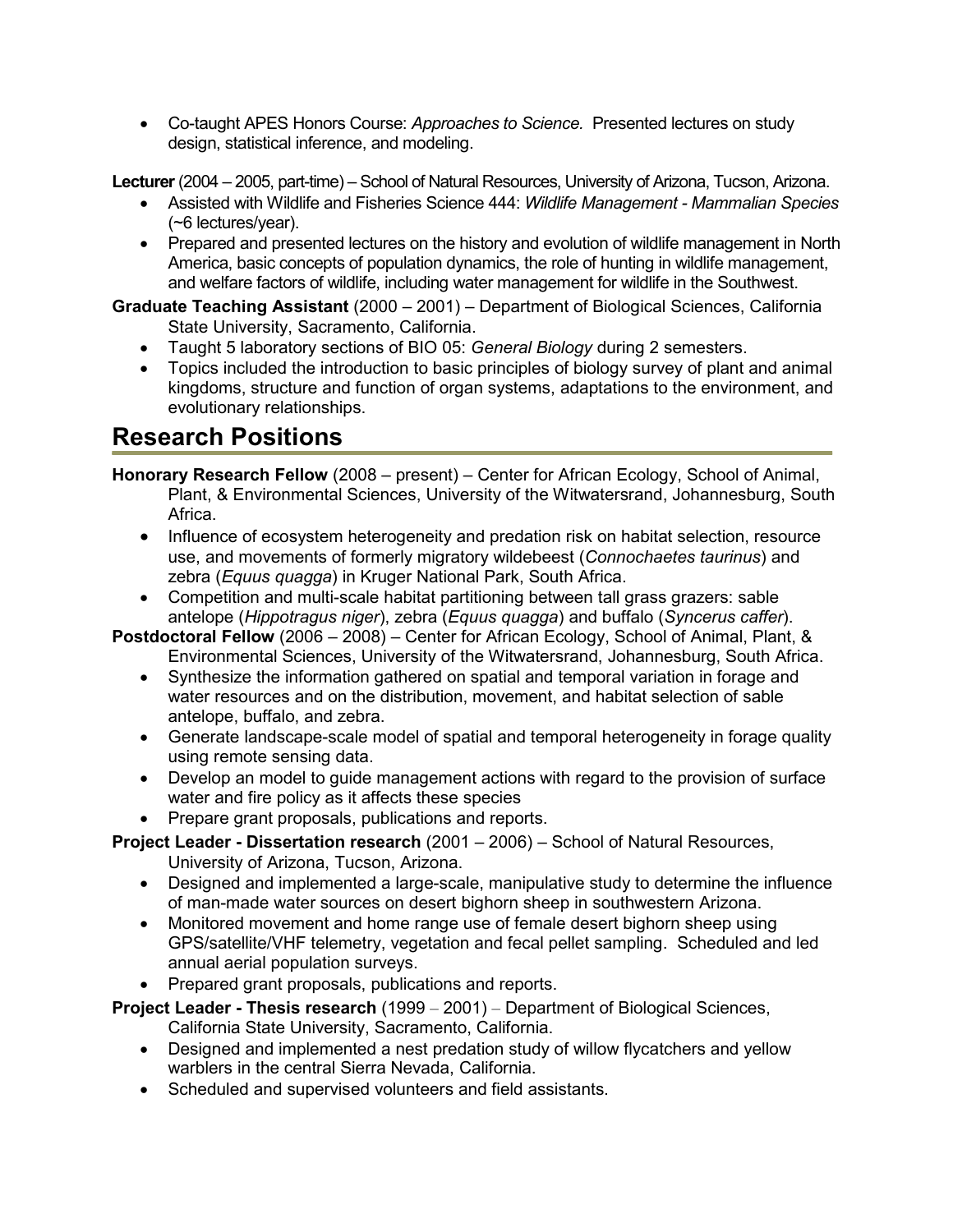- Conducted territory surveys and mapping, point counts, time-constrained reptile searches, established and maintained track plate transects, conducted nest searches and reproductive monitoring, and constructed remote-triggered cameras to identify nest predators.
- Prepared publications and reports.

**Project leader/manager** (2000 – 2001) – Department of Biological Sciences, California State University, Sacramento, California.

- Designed, implemented, and managed a study of avian activity, habitat use, and assessment of bird-aircraft strike hazard at Beale Air Force Base, California.
- Developed budget and supervised personnel.
- Prepared publication and reports.
- Made recommendations for future avian research and monitoring projects concerning the aircraft-bird strike hazard and on possible management actions for the reduction of the bird-aircraft strike hazard at Beale Air Force Base.

**Project Leader** (1999 – 2000) – Department of Biological Sciences, California State University, Sacramento, California.

- Supervised a demography study of willow flycatchers in the Sierra Nevada, California.
- Scheduled and supervised field assistants, conducted territory surveys and mapping, conducted point counts, nest searches, reproductive monitoring, and nestling banding.
- Prepared agency reports.

## **Graduate Students**

- 2009 present. Joseph Lewis. M.S. student. Department of Biological and Environmental Science, Texas A&M University-Commerce. Thesis: *Population status, habitat selection and seasonal activity of an inland alligator (Alligator mississippiensis) population at the Fort Worth Nature Center.*
- 2009 present. Kathryn N. Smith. M.S. student, Department of Biological and Environmental Science, Texas A&M University-Commerce. Thesis: *Nesting ecology and multi-scale habitat selection of Black-capped vireos* (*Vireo atricapilla*) *in the Devil's River area of Texas*.
- 2009 present. Morgan Vance. M.S. student. Department of Biological and Environmental Science, Texas A&M University-Commerce. Thesis: *Influence of ecosystem heterogeneity and predation risk on habitat selection, resource use, and movements of formerly migratory wildebeest (Connochaetes taurinus) and zebra (Equus quagga) in Kruger National Park, South Africa.*
- 2006 present. Ryan O'Shaughnessy, M.S. student, School of Animal, Plant, and Environmental Sciences, University of the Witwatersrand, Johannesburg, South Africa. Thesis: *Comparative diet and habitat selection of puku (Kobus vardonii) and lechwe (Kobus leche) antelope on the Chobe River Floodplain, Botswana.*
- 2006 present. Committee member. Moses Otiali Esilaba, Ph.D. student, School of Animal, Plant, and Environmental Sciences, University of the Witwatersrand, Johannesburg, South Africa. Dissertation: *Effect of wildlife on forage selection by cattle in a semi-arid environment, Kenya*.
- 2007 2009. Abraham Nqabutho Dabengwa, M.S. student, School of Animal, Plant, and Environmental Sciences, University of the Witwatersrand, Johannesburg, South Africa. Thesis: *Assessing the role of woody cover in resource selection by sable antelope (Hippotragus niger) in northern Kruger National Park.*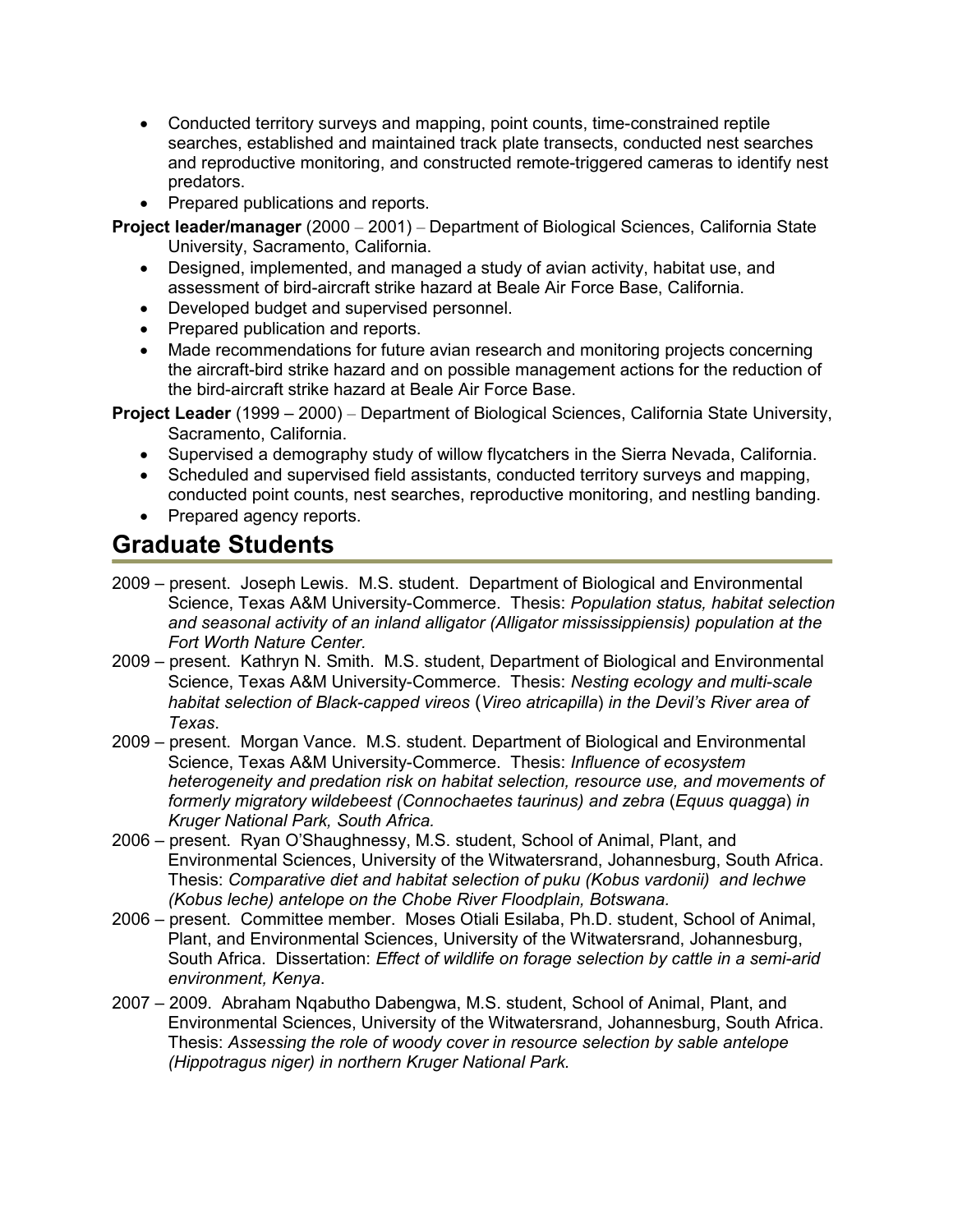## **Publications and presentations**

#### **Publications**

#### *Manuscripts in preparation:*

- **Cain, J.W., III**, and N. Owen-Smith. In prep. The costs of drinking: relative water dependency of sable antelope and zebra. To be submitted to Journal of Zoology.
- **Cain, J.W., III**, N. Owen-Smith, and V.A. Macandza. In prep. Diel habitat use of buffalo, sable antelope, and zebra in northern Kruger National Park, South Africa. To be submitted to Journal of Wildlife Management or Journal of Zoology.
- Macandza, V.A., N. Owen-Smith, and **J.W. Cain, III**. In prep. Habitat partitioning among tall grass grazers in Kruger National Park: sable antelope, zebra and buffalo. To be submitted to Ecology.
- Macandza, V.A., N. Owen-Smith, and **J.W. Cain, III**. In prep. Competitive relationships and the decline of a low density grazer in the Kruger National Park. To be submitted to Journal of Animal Ecology.
- **Cain, J.W., III**, P.R. Krausman, J.R. Morgart, and G. Duff. In prep. Impact of severe drought on nutritional quality of desert bighorn sheep forage. To be submitted to the Journal of Wildlife Management.
- **Cain, J.W., III**, P.R. Krausman, and J.R. Morgart. In prep. Habitat use and distribution of desert bighorn sheep in relation to forage conditions and the influence of perennial water sources. To be submitted to the Journal of Wildlife Management.
- **Cain, J.W., III**, J.P. Marshal, V.C. Bleich, and P.R. Krausman. In prep. Influence of precipitation and El Niño on population dynamics of desert bighorn sheep in Arizona and California. To be submitted to Journal of Animal Ecology or Ecology.

*Published and in press manuscripts:* 

- Flesch, A.D., C.W. Epps, **J.W. Cain, III**, M. Clark, P.R. Krausman, and J.R. Morgart. In Press. Potential effects of the United States-Mexico Border Fence on Wildlife. Conservation Biology.
- Marshal, J.P., **J.W. Cain, III**, V.C. Bleich, and S.S. Rosenstock. 2009. Intrinsic and extrinsic sources of variation in the dynamics of large herbivore populations. Canadian Journal of Zoology 87:103-111.
- Parrini, F., **J.W. Cain, III**, and P.R. Krausman. 2009. *Capra ibex*. Mammalian Species 830:1-12.
- Smith, S.M. and **J.W. Cain, III**. 2009. Foraging efficiency and vigilance behaviour of impala: the influence of herd size and neighbor density. African Journal of Ecology 47:109-118.
- **Cain, J.W., III**, P.R. Krausman, J.R. Morgart, B.D. Jansen, and M.B. Pepper. 2008. Responses of desert bighorn sheep to the removal of water sources. Wildlife Monographs 171.
- **Cain, J.W., III**, B.D. Jansen, R.R. Wilson, and P.R. Krausman. 2008. Potential thermoregulatory advantages of shade use by desert bighorn sheep. Journal of Arid Environments 72:1518- 1525.
- Magome, H., **J.W. Cain, III**, N. Owen-Smith, and S.R. Henley. 2008. Forage selection of sable antelope in Pilanesberg Game Reserve, South Africa. South African Journal of Wildlife Research 38:35-41.
- Krausman, P.R., L.K. Harris, R.R. Wilson, **J.W. Cain, III**, K.K.G. Koenen. 2007. Bombing and Sonoran pronghorn: a clear and present danger? Journal of Wildlife Management 71:2820-2823.
- Owen-Smith, N. and **J.W. Cain, III**. 2007. Indicators of adaptive responses in home range utilization and movement patterns by a large mammalian herbivore. Israel Journal of Ecology & Evolution 53:423-438.
- **Cain, J.W., III**, P.R. Krausman, S.S. Rosenstock, and J.C. Turner. 2006. Thermoregulation and water balance in desert ungulates. Wildlife Society Bulletin 34:570-581.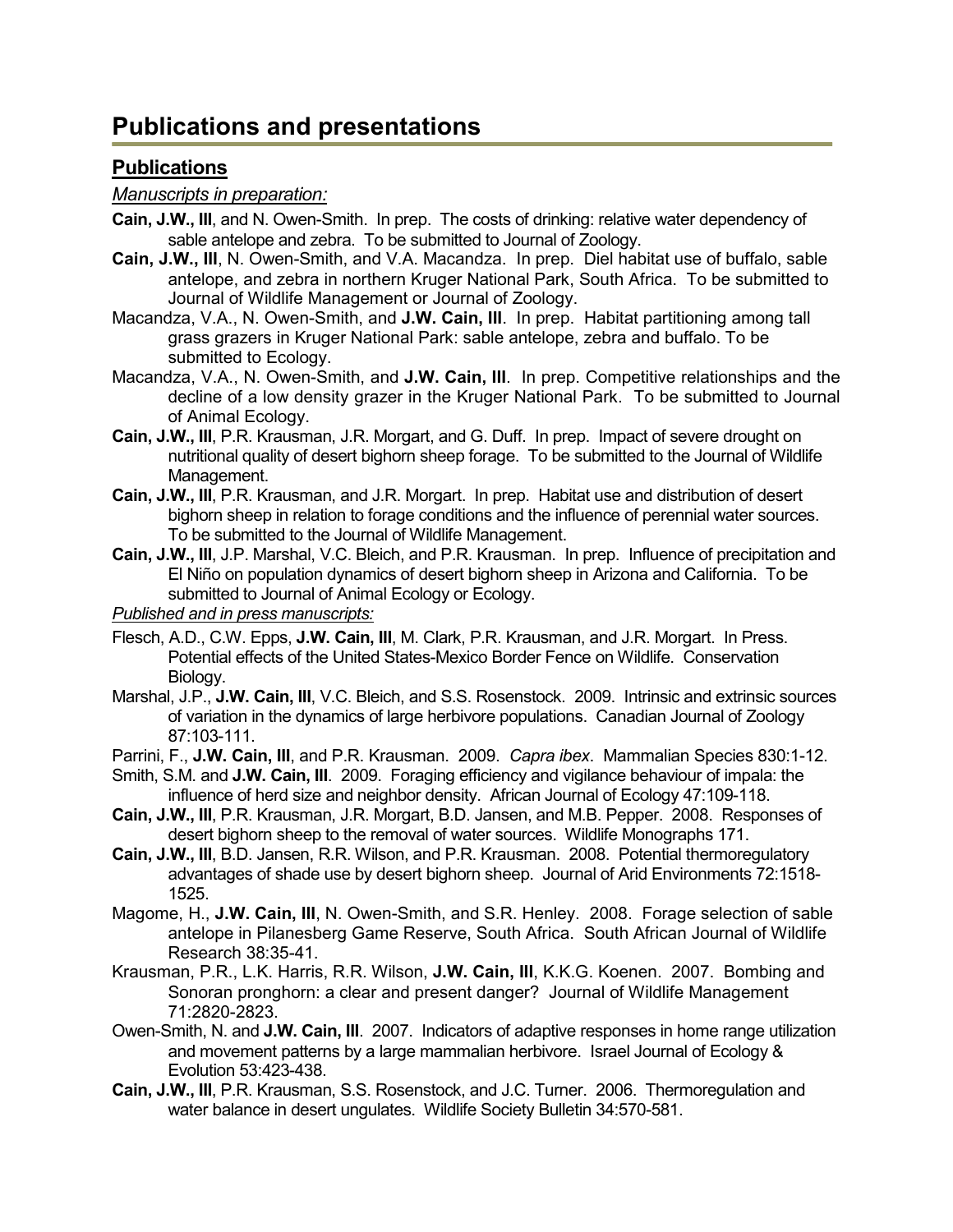- **Cain, J.W., III**, K.S. Smallwood, H.L. Loffland, and M.L. Morrison. 2006. Influence of mammal activity on nesting success of passerines. Journal of Wildlife Management 70:522-531.
- Krausman, P.R., J. Avey, P.K. Devers, J. Tull, B.D. Jansen, and **J.W. Cain, III**. 2006. Distances moved by desert mule deer when startled. Southwestern Naturalist 51:436- 439.
- Krausman, P.R., S.S. Rosenstock, and **J.W. Cain, III**. 2006. Introduction: Developed waters for wildlife: Science, perception, values and controversy. Wildlife Society Bulletin 34:563-569.
- **Cain, J.W., III**, H.E. Johnson, and P.R. Krausman. 2005. Wildfire and desert bighorn sheep habitat, Santa Catalina Mountains, Arizona. Southwestern Naturalist 50:506-513.
- **Cain, J.W., III**, P.R. Krausman, B.D. Jansen, and J.R. Morgart. 2005. Influence of topography and GPS fix interval on GPS collar performance. Wildlife Society Bulletin 33:926-934.
- Krausman, P.R., J.R. Morgart, L.K. Harris, C.S. O'Brien, **J.W. Cain, III**, S. S. Rosenstock. 2005. Introduction: Management for the survival of Sonoran pronghorn in the United States. Wildlife Society Bulletin 33:5-7.
- Pepper, M.B., P.R. Krausman, B.D. Jansen, and **J.W. Cain, III**. 2005. Desert bighorn sheep osteology. Desert Bighorn Council Transactions 48:23-27.
- **Cain, J.W., III**, P.R. Krausman, and H.L. Germaine. 2004. *Antidorcas marsupialis*. Mammalian Species 753:1-7.
- **Cain, J.W., III**, D.M. Queheillalt, M.L. Morrison, and K. Christopherson. 2004. Bird habitat use and bird-aircraft strikes at Beale Air Force Base, California. Transactions of the Western Section of the Wildlife Society 40:90-100.
- Krausman, P.R., V.C. Bleich, **J.W. Cain, III**, T.R. Stephenson, D.W. DeYoung, P.W. McGrath, P.K. Swift, B.M. Pierce, and B.D. Jansen. 2004. Neck lesions in ungulates from collars incorporating satellite technology. Wildlife Society Bulletin 32:987-991.
- **Cain, J.W., III**, and M.L. Morrison. 2003. Reproductive ecology of dusky flycatchers in montane meadows of the central Sierra Nevada. Western North American Naturalist 63:507-512.
- **Cain, J.W., III**, M.L. Morrison, and H.L. Bombay. 2003. Influence of predator activity on the nest success of willow flycatchers and yellow warblers. Journal of Wildlife Management 67:600- 610.
- **Cain, J.W., III**, P.R. Krausman, J.R. Morgart, and J.J. Hervert. 2002. Use of GPS/Satellite telemetry systems in mountain sheep research. Desert Bighorn Council Transactions 46:10-17.
- Queheillalt, D.M., **J.W. Cain, III**, D.E. Taylor, M.L. Morrison, S.L. Hoover, N. Tuatoo-Bartley, L. Rugge, K. Christopherson, M.D. Hulst, M.R. Harris, and H.L. Keough. 2002. The exclusion of rare species from community level analyses. Wildlife Society Bulletin 30:756-759.
- Wilson, T.G., and **J.W. Cain**. 1997. Resistance to the insecticides Lufenuron and Propoxur in natural populations of *Drosophila melanogaster*. Journal of Economic Entomology 90:1131- 1136.

#### **Government Publications and Agency Reports**

- Smith, K.N., M.L. Morrison, and **J.W. Cain, III**. 2009. Black-capped vireo monitoring at Devils River State Natural Area. Annual Report to Texas Parks and Wildlife Department.
- Smith, K.N., M.L. Morrison, and J**.W. Cain, III**. 2009. Black-capped vireo monitoring at Dolan falls Preserve. Annual Report to The Nature Conservancy.
- **Cain, J.W., III** and N. Owen-Smith. 2008. Diel patterns of habitat use by sable antelope, zebra, and buffalo in northern Kruger National Park. Research Progress Report. South African National Parks, Kruger National Park Scientific Services, Skukuza, South Africa.
- **Cain, J.W., III**, P.R. Krausman, S.S. Rosenstock, and J.C. Turner. 2005. Literature review and annotated bibliography: Water requirements of desert ungulates. USGS Open-File Report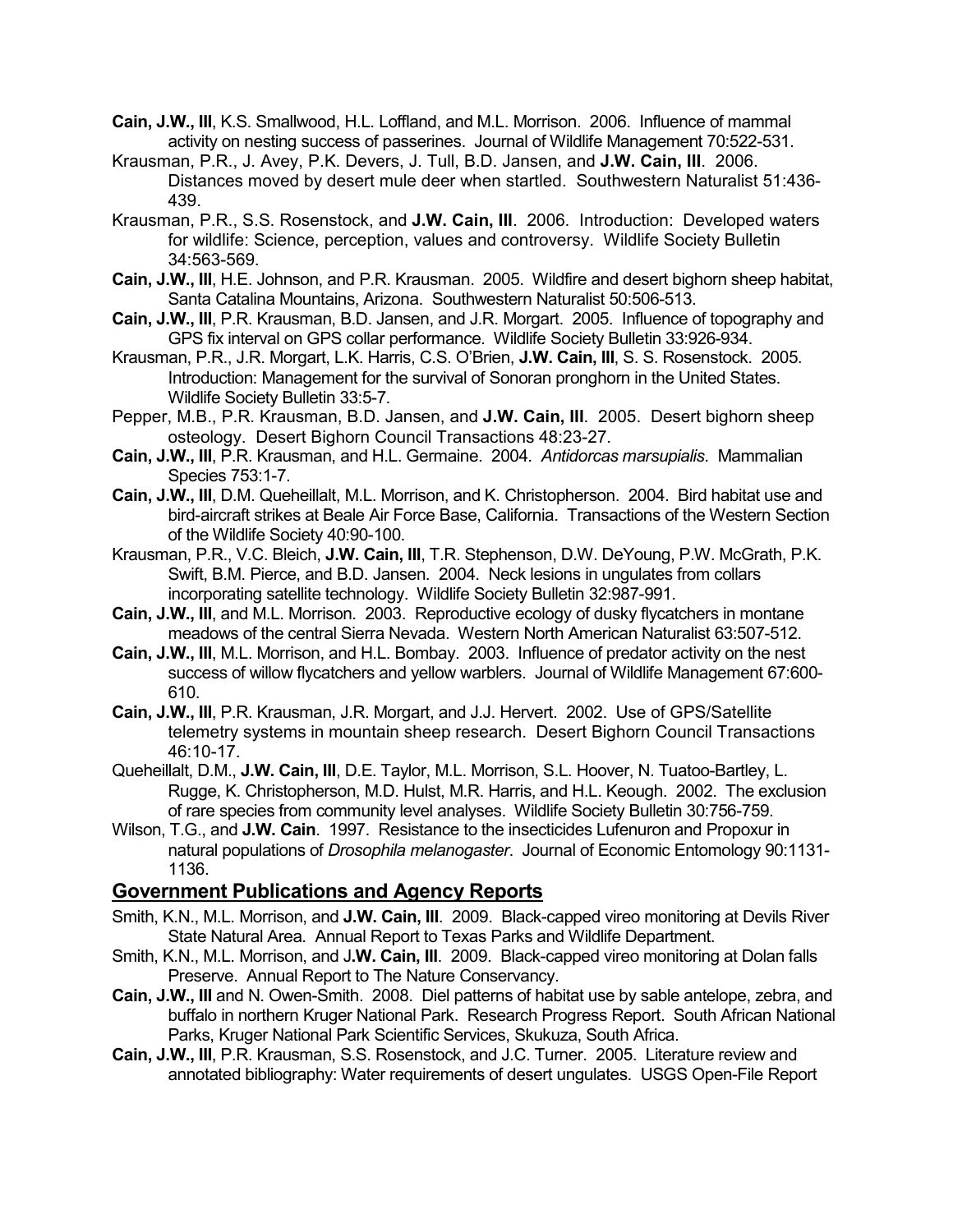2005-1141. United States Geological Survey, Southwest Biological Science Center, Sonoran Desert Research Station, University of Arizona, Tucson, Arizona, USA.

- Krausman, P.R., J.R. Morgart, L.K. Harris, C.S. O'Brien, **J.W. Cain, III**, and S.S. Rosenstock. 2004. Sonoran pronghorn literature: An annotated bibliography. USGS Open-File Report 2005-1265. United States Geological Survey, Cooperative Park Studies Unit, School of Natural Resources, The University of Arizona, Tucson, Arizona, USA.
- Krausman, P.R., **J.W. Cain, III**, and H.E. Johnson. 2004. Impact of the Bullock and Aspen fires on desert bighorn sheep habitat in the Pusch Ridge Wilderness Area, Arizona. Final report in fulfillment of contract #41-8197-3-0107. United States Forest Service, Coronado National Forest.
- Stitt, E.W., **J.W Cain, III**, C.R. Schwalbe, and D.E. Swann. 2003. Using infrared cameras to monitor burrow associates of desert tortoises at Saguaro National Park. Final report to Western National Parks Association.
- **Cain, J.W**., M.L. Morrison, and W.E. Avery. 2001. Avian behavior and winter habitat use at Beale Air force Base, California (November 2000–February 2001). Final Report to Beale Air Force Base, United States Air Force.
- Bombay, H.L., M.L. Morrison, D.E. Taylor, and **J.W. Cain**. 2001. Annual report and preliminary demographic analysis for willow flycatcher monitoring in the Central Sierra Nevada. U.S. Forest Service, Tahoe National Forest.
- Morrison, M.L., H.L. Bombay, **J.W. Cain**, and D.E. Taylor. 2000. Annual report and preliminary demographic analysis for willow flycatcher monitoring in the central Sierra Nevada. U.S. Forest Service, Tahoe National Forest.
- Bombay, H.L., **J.W. Cain**, M.L. Morrison, and L.S. Hall. 1999. Annual report for the challenge costshare agreement between California State University, Sacramento and U.S.D.A. Forest Service, Tahoe National Forest regarding willow flycatcher monitoring.
- Morrison, M.L., L.S. Hall, H.L. Bombay, and **J.W. Cain**. 1999. Annual report for the memorandum of understanding between California State University, Sacramento and California Department of Fish and Game regarding willow flycatcher.

#### **Presentations and Posters** (\*presenter)

- \***Cain, J.W., III**, N. Owen-Smith, and V. Macandza. 2009. The costs of drinking: comparative water dependency of sable antelope and zebra in Kruger National Park, South Africa. 16<sup>th</sup> Annual Conference of The Wildlife Society, Monterey, California, USA.
- \*Smith, S.M. and **J.W. Cain, III**. 2008. Foraging efficiency and vigilance behavior of impala. 15<sup>th</sup> Annual Conference of the Wildlife Society, Miami, Florida, USA.
- \***Cain, J.W., III**, and N. Owen-Smith. 2008. Habitat management for large mammals in arid and semi-arid ecosystems: consequences of providing water sources for wildlife. Invited Seminar. Harry Oppenheimer Okavango Research Centre, University of Botswana, Maun, Botswana.
- **Cain, J.W., III**, \*B.D. Jansen, R.R. Wilson, and P.R. Krausman. 2008. Thermoregulatory advantages of shade use by desert bighorn sheep. 88<sup>th</sup> Annual Meeting of the American Society of Mammalogists, Brookings, South Dakota, USA.
- \*Macandza, V., N. Owen-Smith, B.F. Erasmus, and **J.W. Cain, III**. 2008. Spatial separation between low density and high density grazers: sable antelope, buffalo, and zebra in the Kruger National Park. 6<sup>th</sup> Annual Kruger National Park Science Networking Meeting, Skukuza, South Africa.
- \*Smith, S.M. and **J.W. Cain, III**. 2008. Foraging efficiency and vigilance behavior of impala: the influence of herd size and distribution. Annual Meeting of the Arizona/New Mexico Chapter of The Wildlife Society, Prescott, Arizona, USA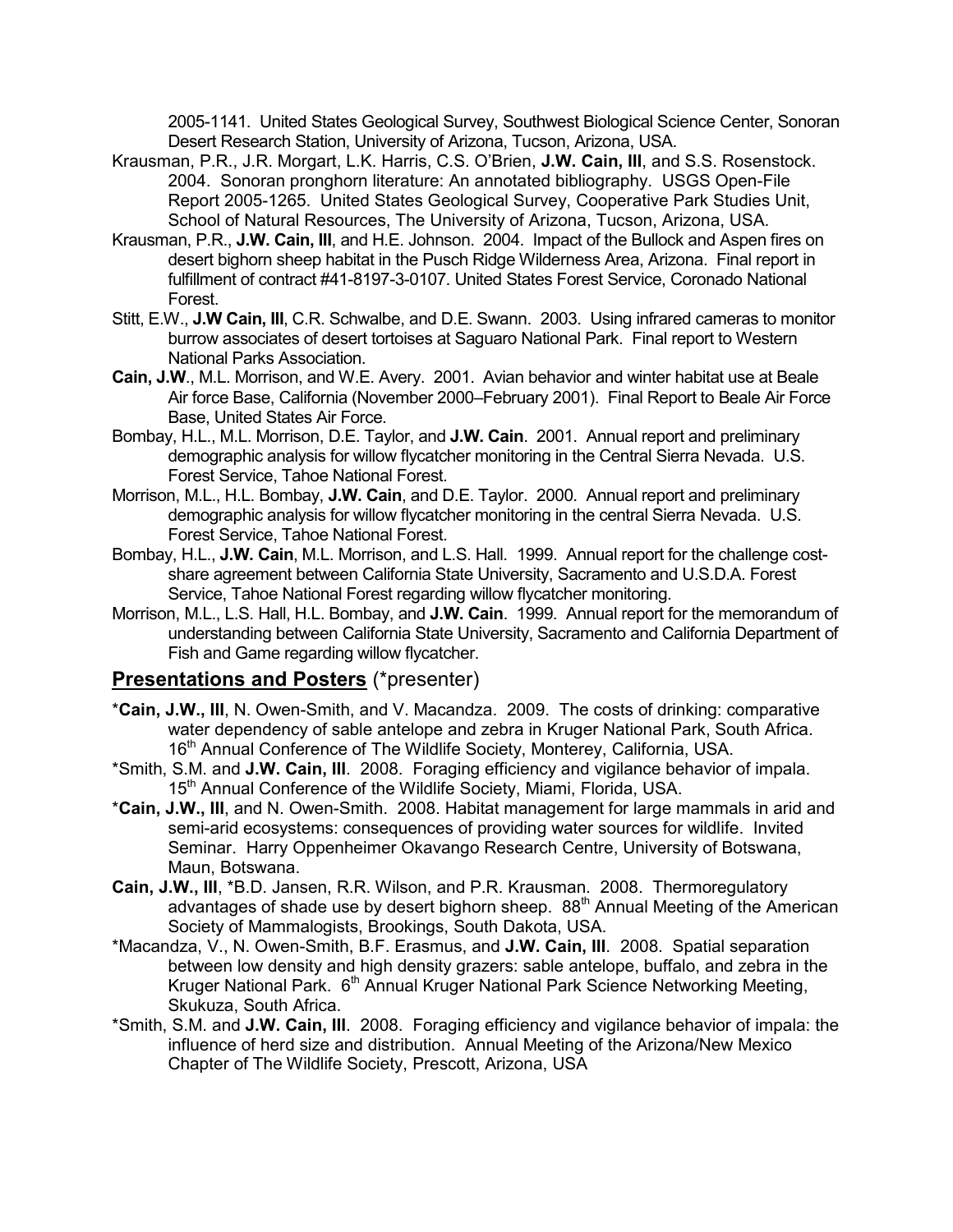- \***Cain, J.W., III**, P.R. Krausman, J.R. Morgart, B.D. Jansen, and M.B. Pepper. 2007. Effects of removing man-made water sources on desert bighorn sheep.  $14<sup>th</sup>$  Annual Conference of The Wildlife Society, Tucson, Arizona, USA.
- \*Smith, S.M. and J.W. Cain III. 2007. Group foraging and vigilance behavior of impala. 14<sup>th</sup> Annual Conference of The Wildlife Society, Tucson, Arizona, USA. (Poster).
- \***Cain, J.W., III**, P.R. Krausman, J.R. Morgart, B.D. Jansen, and M.B. Pepper. 2007. Effects of removing man-made water sources on desert bighorn sheep. 21<sup>st</sup> Annual Meeting of the Society for Conservation Biology, Port Elizabeth, South Africa. (Poster).
- \***Cain, J.W., III**, and N. Owen-Smith. 2007. Water dependency and movements of sable antelope. 5<sup>th</sup> Annual Kruger National Park Science Networking Meeting, Skukuza, South Africa.
- \***Cain, J.W., III**, P.R. Krausman, and J.R. Morgart. 2006. Effects of removing man-made water sources on adult mortality and juvenile recruitment of desert bighorn sheep. Annual Meeting of the Arizona/New Mexico Chapter of The Wildlife Society, Flagstaff, Arizona, USA.
- \***Cain, J.W., III**, H.E. Johnson, and P.R. Krausman. 2005. Effects of wildfires on desert bighorn sheep habitat in the Santa Catalina Mountains, Arizona.  $48<sup>th</sup>$  Annual Meeting of the Desert Bighorn Council, Alpine, Texas, USA.
- \***Cain, J.W., III**, P.R. Krausman, J.R. Morgart, and B.D. Jansen. 2004. Influence of topography and fix Interval on GPS collar performance. 11<sup>th</sup> Annual Conference of The Wildlife Society, Calgary, Alberta, Canada.
- **Cain, J.W., III**., \*P.R. Krausman, and J.R. Morgart. 2004. Response of desert bighorn sheep to the removal of man-made water sources. Wildlife Water Development Workshop: a review of the science, policy, and human dimensions. Tempe, Arizona, USA.
- \*Bombay, H.L., M.L. Morrison, **J.W. Cain**, and D.E. Taylor. 2003. Demographics for willow flycatchers in the central Sierra Nevada, California: 1997-2002.  $10<sup>th</sup>$  Annual Conference of The Wildlife Society, Burlington, Vermont, USA.
- \***Cain, J.W., III**, P.R. Krausman, J.R. Morgart, and J.J. Hervert. 2003. Distribution of desert bighorn sheep in relation to forage conditions. Third International Wildlife Management Congress, Christchurch, New Zealand.
- \***Cain, J.W., III**, P.R. Krausman, J.R. Morgart, and J.J. Hervert. 2002. Benefits of using GPS/Satellite telemetry systems in wildlife research. Annual Meeting of the Arizona/New Mexico Chapter of The Wildlife Society, Safford, Arizona, USA.
- \***Cain, J.W., III**, P.R. Krausman, J.R. Morgart, and J.J. Hervert. 2002. Use of GPS/Satellite telemetry systems in desert bighorn sheep research. 46<sup>th</sup> Annual Meeting of the Desert Bighorn Council, Palm Springs, California, USA.
- \***Cain, J.W., III**, and M.L. Morrison. 2001. Nest success of willow flycatchers and yellow warblers in relation to predator activity in the central Sierra Nevada, California. Annual Conference of the Western Section of The Wildlife Society, Sacramento, California, USA.
- \***Cain, J.W., III**, and M.L. Morrison. 2000. Nest success of willow flycatchers and yellow warblers in relation to predator activity in the central Sierra Nevada, California. Annual Conference of the Western Section of The Wildlife Society, Riverside, California, USA.
- \*Bombay, H.L., M.L. Morrison, **J. W. Cain**, and D.E. Taylor. 2000. Preliminary demographics for willow flycatchers in the central Sierra Nevada, California: 1997-2000. Conference for the Ecology and Conservation of the Willow Flycatcher, Tempe, Arizona, USA.

## **Research Grants** (% involvement)

2009 – Dallas Chapter of the Safari Club. Research Grant. Habitat selection, movements, and conservation of formerly migratory wildebeest (*Connochaetes taurinus*) in southern Africa. \$6,732 (100%).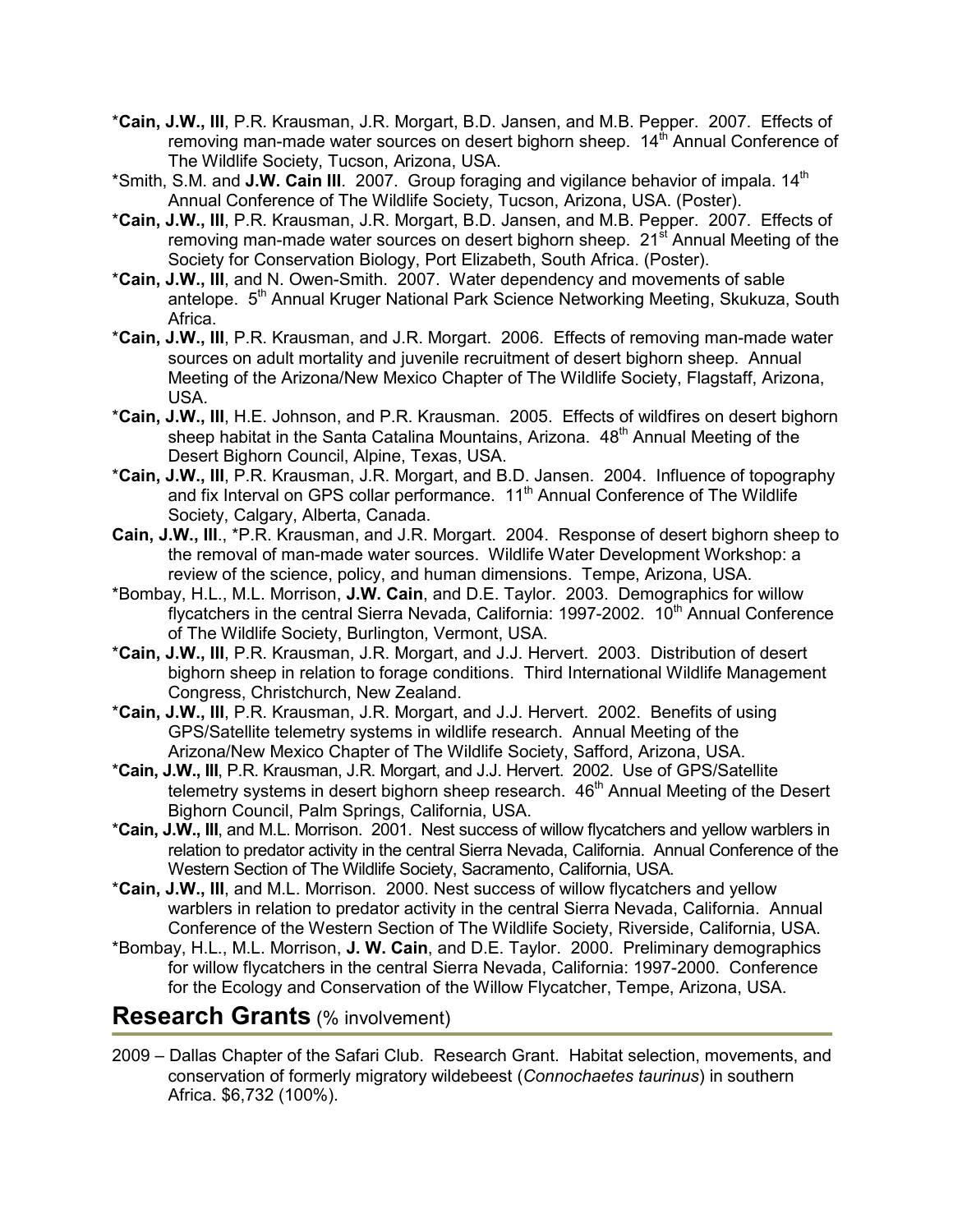- 2008 Office of Graduate Studies and Research, Texas A&M University-Commerce. Faculty Research Enhancement Grant. Influence of ecosystem heterogeneity and predation on habitat selection, resource use, and movements of non-migratory wildebeest. \$13,875 (100%).
- 2008 Faculty Development Committee, Texas A&M University-Commerce. International Studies Grant. Habitat selection, movements, and conservation of formerly migratory wildebeest (*Connochaetes taurinus*) in South Africa. \$1,700 (100%).
- 2008 Office of Graduate Studies and Research, Texas A&M University-Commerce, Faculty Mini-grant. Habitat selection, movements, and conservation of formerly migratory wildebeest (*Connochaetes taurinus*) in South Africa. \$600 (100%).
- 2006 Arizona Desert Bighorn Sheep Society, Phoenix, Arizona, Research Grant. Impact of drought on desert bighorn sheep forage. \$5,000 (75%).
- 2006 Foundation for North American Wild Sheep, Cody Wyoming, Grant in Aid of Research. Impact of drought on desert bighorn sheep forage. \$5,000 (75%).
- 2005 Foundation for North American Wild Sheep, Cody Wyoming, Grant in Aid of Research. Influence of man-made water sources on desert bighorn sheep. \$20,000 (75%).
- 2004 Foundation for North American Wild Sheep Cody, Wyoming, Grant in Aid of Research. Influence of man-made water sources on desert bighorn sheep. \$5,000 (75%).
- 2004 United States Forest Service, Coronado National Forest. Impact of the Bullock and Aspen fires on desert bighorn sheep habitat in the Pusch Ridge Wilderness Area, Arizona. \$5,000 (50%).
- 2003 Arizona Game and Fish Department. Literature review and annotated bibliography on water requirements of desert ungulates. \$9,900 (50%).
- 2003 Boone and Crockett Club, Missoula, Montana, Grant in Aid of Wildlife Research. Influence of man-made water sources on desert bighorn sheep. \$7,250 (80%).
- 2003 Foundation for North American Wild Sheep, Cody, Wyoming, Grant in Aid of Research. Influence of man-made water sources on desert bighorn sheep. \$10,000 (90%).
- 2002 Boone and Crockett Club, Missoula, Montana, Grant in Aid of Wildlife Research. Influence of man-made water sources on desert bighorn sheep. \$10,000 (90%).
- 2002 2006 Arizona Agricultural Experiment Station Project Grant, University of Arizona. Manipulating water sources of desert bighorn sheep in the Cabeza Prieta National Wildlife Refuge, Arizona. \$35,000 (50%).

## **Awards, Scholarships, and Fellowships**

- 2007 Postdoctoral Research Fellowship. National Research Foundation, South Africa.
- 2007 Postdoctoral Research Fellowship. School of Animal, Plant, & Environmental Sciences, University of the Witwatersrand, South Africa.
- 2006 Postdoctoral Research Fellowship. School of Animal, Plant, & Environmental Sciences, University of the Witwatersrand, South Africa.
- 2006 Doug Morrison Award, Arizona Chapter of The Wildlife Society
- 2005 Rick F. Seegmiller Memorial Scholarship.
- 2005 Hansen-Welles Memorial Scholarship, Desert Bighorn Council.
- 2004 Arizona Desert Bighorn Sheep Society Scholarship.
- 2003 Hansen-Welles Memorial Scholarship, Desert Bighorn Council.
- 2003 Arizona Desert Bighorn Sheep Society Scholarship.
- 2002 National Fish and Wildlife Foundation Budweiser Conservation Scholarship.
- 2002 Hansen-Welles Memorial Scholarship, Desert Bighorn Council.
- 2001 Biological Conservation Scholarship. Department of Biological Sciences, California State University, Sacramento.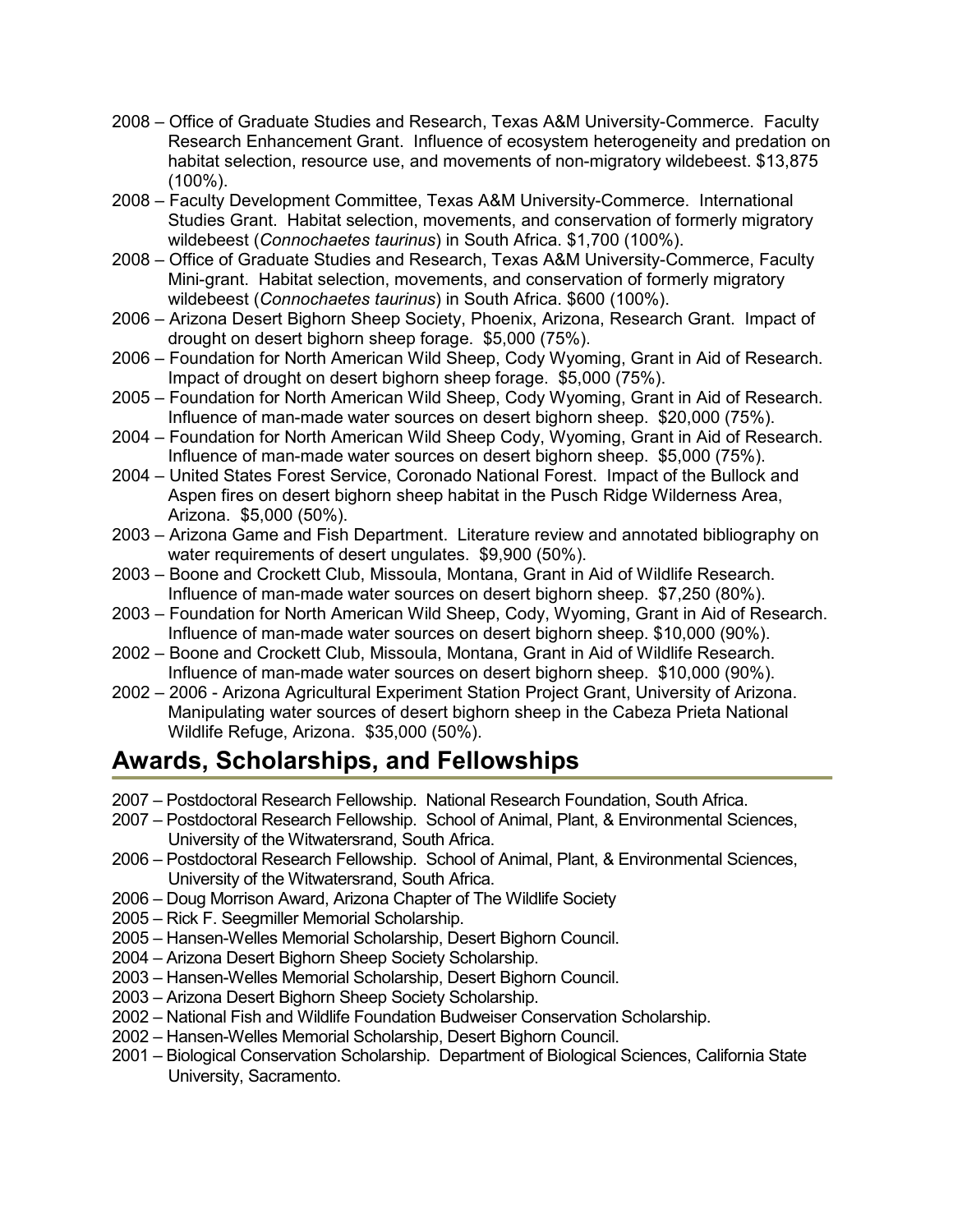- 2001 Graduate Research Award. Biological Sciences Alumni Chapter, Department of Biological Sciences, California State University, Sacramento.
- 2000 Biological Conservation Scholarship. Department of Biological Sciences, California State University, Sacramento.

## **Professional Affiliations**

- American Society of Mammalogists
- Association of Field Ornithologists
- Cooper Ornithological Society
- Desert Bighorn Council
- South African Wildlife Management Association
- The Wildlife Society
	- o Certified Wildlife Biologist

## **Professional Service**

### **Editorial Service**

- Editor: Krausman, P.R., and Cain, J.W. III, editors. In Prep. The Basics of Wildlife Management. The Wildlife Society and John Hopkins University Press.
- Editor: Cain, J.W., III, and P.R. Krausman, editors. 2006. Proceedings of the 2005 Conference of the Southwest Section of The Wildlife Society. Managing Wildlife in the Southwest: New Challenges for the 21<sup>st</sup> Century. Southwest Section of The Wildlife Society, Tucson, Arizona, USA.
- Associate Editor (2005): Special Section of *The Wildlife Society Bulletin*
- Technical editor (2004 2007): *Wildlife Monographs*

#### **Reviewer**

- *African Journal of Ecology* (2008 present)
- *Animal Behaviour* (2006)
- *Canadian Field Naturalist* (2009)
- *European Journal of Wildlife Research* (2005 present)
- *Journal of Applied Ecology* (2009 present)
- *Journal of Arid Environments* (2006 present)
- *Journal of Wildlife Management* (2003 present)
- *Southwestern Naturalist* (2009)
- *Studies in Avian Biology* (2004)
- *Western North American Naturalist* (2008 present)
- *Wildlife Society Bulletin* (2003 2006)
- *Wilson Bulletin* (2009 present)

#### **Professional Organization and Conference Service**

- Faculty Advisor (2008 present). Student Chapter of The Wildlife Society, Texas A&M University-Commerce
- Board Member (2004 2005). Corresponding Secretary, Arizona Chapter of The Wildlife Society.
- Committee Member. (2005). Conference Planning Committee. 2006. Annual Meeting of the Arizona/New Mexico Chapter of The Wildlife Society, Flagstaff, Arizona, USA
- Committee Member (2005). Conference Planning and Program Committees. Conference of the Southwest Section of The Wildlife Society: Managing Wildlife in the Southwest: New Challenges for the 21<sup>st</sup> Century, Alpine, Texas, USA.